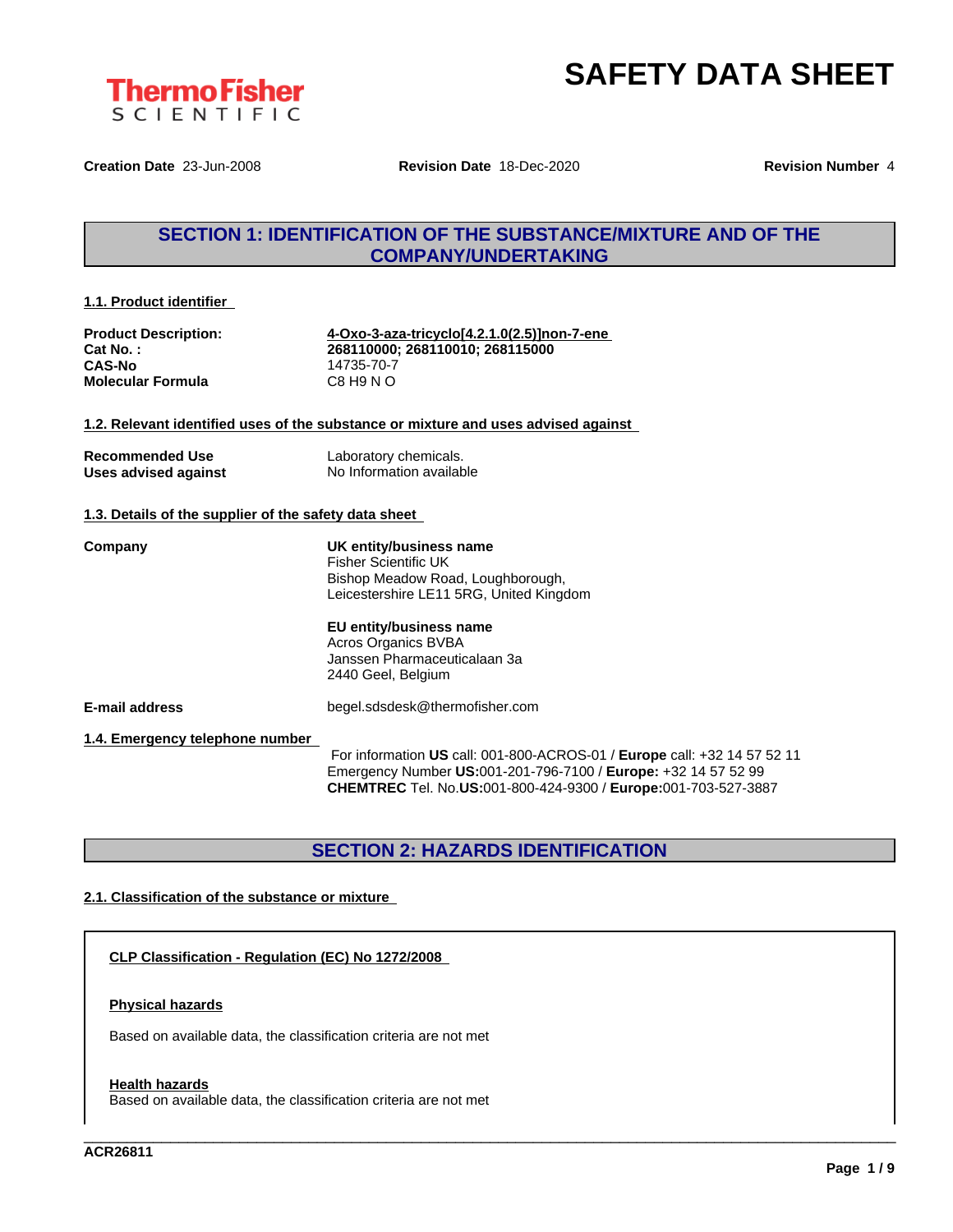$\_$  ,  $\_$  ,  $\_$  ,  $\_$  ,  $\_$  ,  $\_$  ,  $\_$  ,  $\_$  ,  $\_$  ,  $\_$  ,  $\_$  ,  $\_$  ,  $\_$  ,  $\_$  ,  $\_$  ,  $\_$  ,  $\_$  ,  $\_$  ,  $\_$  ,  $\_$  ,  $\_$  ,  $\_$  ,  $\_$  ,  $\_$  ,  $\_$  ,  $\_$  ,  $\_$  ,  $\_$  ,  $\_$  ,  $\_$  ,  $\_$  ,  $\_$  ,  $\_$  ,  $\_$  ,  $\_$  ,  $\_$  ,  $\_$  ,

#### **4-Oxo-3-aza-tricyclo[4.2.1.0(2.5)]non-7-ene Revision Date** 18-Dec-2020

### **Environmental hazards**

Based on available data, the classification criteria are not met

*Full text of Hazard Statements: see section 16*

### **2.2. Label elements**

None required

### **2.3. Other hazards**

No information available

# **SECTION 3: COMPOSITION/INFORMATION ON INGREDIENTS**

#### **3.1. Substances**

| Component                                   | <b>CAS-No</b> | EC-No. | Weight % | CLP Classification - Regulation (EC) No  <br>1272/2008 |
|---------------------------------------------|---------------|--------|----------|--------------------------------------------------------|
| 4-Oxo-3-aza-tricyclo[4.2.1.0(2.5)]non-7-ene | 14735-70-7    |        | >95      |                                                        |

*Full text of Hazard Statements: see section 16*

# **SECTION 4: FIRST AID MEASURES**

#### **4.1. Description of first aid measures**

| <b>Eye Contact</b>                                                              | Rinse immediately with plenty of water, also under the eyelids, for at least 15 minutes. Get<br>medical attention.         |  |  |
|---------------------------------------------------------------------------------|----------------------------------------------------------------------------------------------------------------------------|--|--|
| <b>Skin Contact</b>                                                             | Wash off immediately with plenty of water for at least 15 minutes. Get medical attention<br>immediately if symptoms occur. |  |  |
| <b>Ingestion</b>                                                                | Clean mouth with water and drink afterwards plenty of water. Get medical attention if<br>symptoms occur.                   |  |  |
| <b>Inhalation</b>                                                               | Remove to fresh air. Get medical attention immediately if symptoms occur.                                                  |  |  |
| Self-Protection of the First Aider                                              | No special precautions required.                                                                                           |  |  |
| 4.2. Most important symptoms and effects, both acute and delayed                |                                                                                                                            |  |  |
|                                                                                 | None reasonably foreseeable.                                                                                               |  |  |
| 4.3. Indication of any immediate medical attention and special treatment needed |                                                                                                                            |  |  |

\_\_\_\_\_\_\_\_\_\_\_\_\_\_\_\_\_\_\_\_\_\_\_\_\_\_\_\_\_\_\_\_\_\_\_\_\_\_\_\_\_\_\_\_\_\_\_\_\_\_\_\_\_\_\_\_\_\_\_\_\_\_\_\_\_\_\_\_\_\_\_\_\_\_\_\_\_\_\_\_\_\_\_\_\_\_\_\_\_\_\_\_\_\_

**Notes to Physician** Treat symptomatically.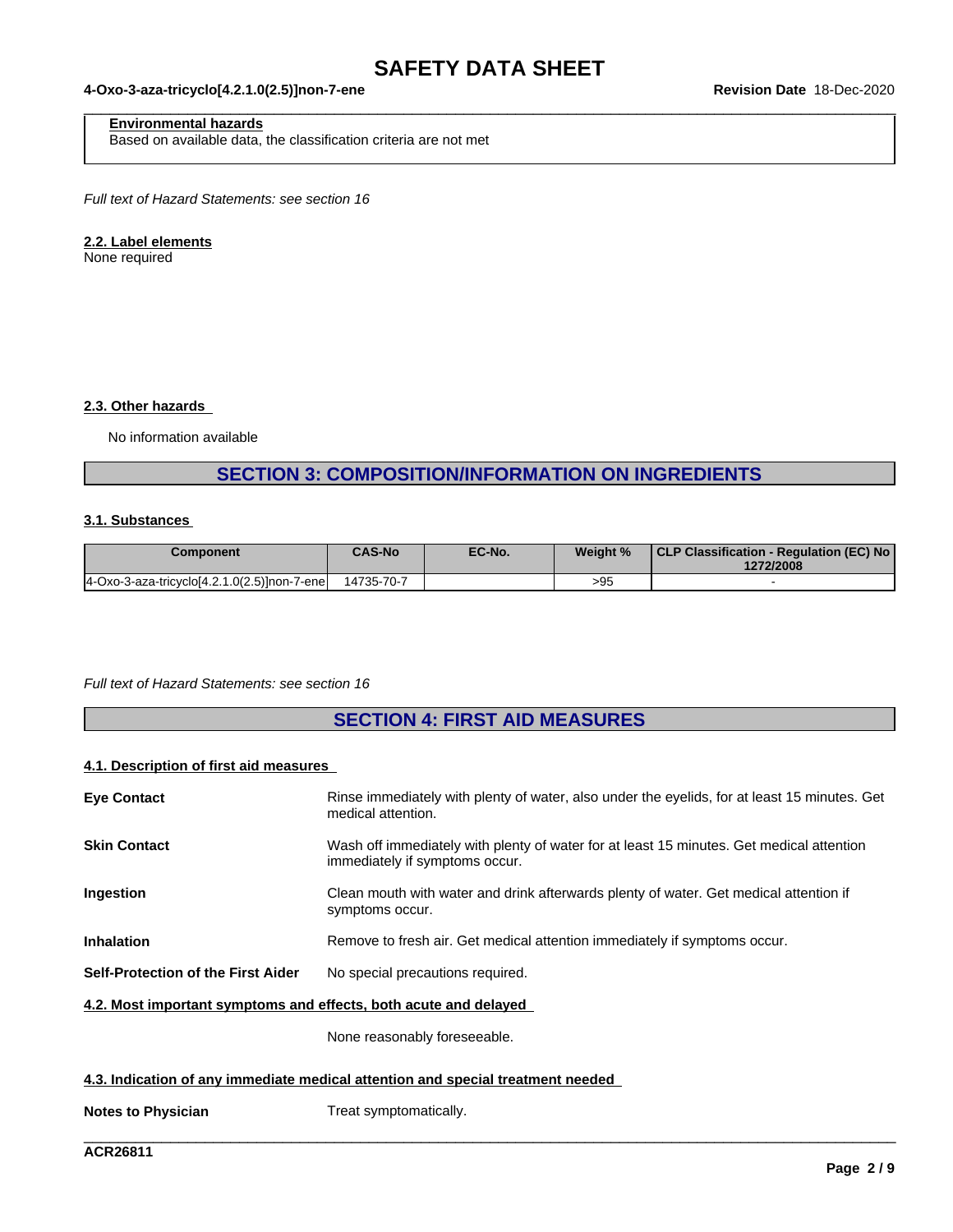#### **4-Oxo-3-aza-tricyclo[4.2.1.0(2.5)]non-7-ene Revision Date** 18-Dec-2020

### **SECTION 5: FIREFIGHTING MEASURES**

 $\_$  ,  $\_$  ,  $\_$  ,  $\_$  ,  $\_$  ,  $\_$  ,  $\_$  ,  $\_$  ,  $\_$  ,  $\_$  ,  $\_$  ,  $\_$  ,  $\_$  ,  $\_$  ,  $\_$  ,  $\_$  ,  $\_$  ,  $\_$  ,  $\_$  ,  $\_$  ,  $\_$  ,  $\_$  ,  $\_$  ,  $\_$  ,  $\_$  ,  $\_$  ,  $\_$  ,  $\_$  ,  $\_$  ,  $\_$  ,  $\_$  ,  $\_$  ,  $\_$  ,  $\_$  ,  $\_$  ,  $\_$  ,  $\_$  ,

#### **5.1. Extinguishing media**

#### **Suitable Extinguishing Media**

Water spray, carbon dioxide (CO2), dry chemical, alcohol-resistant foam.

#### **Extinguishing media which must not be used for safety reasons** No information available.

#### **5.2. Special hazards arising from the substance or mixture**

Thermal decomposition can lead to release of irritating gases and vapors.

#### **Hazardous Combustion Products**

Thermal decomposition can lead to release of irritating gases and vapors, Carbon monoxide (CO), Nitrogen oxides (NOx), Carbon dioxide (CO<sub>2</sub>).

#### **5.3. Advice for firefighters**

As in any fire, wear self-contained breathing apparatus pressure-demand, MSHA/NIOSH (approved or equivalent) and full protective gear.

### **SECTION 6: ACCIDENTAL RELEASE MEASURES**

#### **6.1. Personal precautions, protective equipment and emergency procedures**

Ensure adequate ventilation. Use personal protective equipment as required. Avoid dust formation.

#### **6.2. Environmental precautions**

Should not be released into the environment. See Section 12 for additional Ecological Information.

#### **6.3. Methods and material for containment and cleaning up**

Sweep up and shovel into suitable containers for disposal. Avoid dust formation.

#### **6.4. Reference to other sections**

Refer to protective measures listed in Sections 8 and 13.

**SECTION 7: HANDLING AND STORAGE**

#### **7.1. Precautions for safe handling**

Wear personal protective equipment/face protection. Ensure adequate ventilation. Avoid contact with skin, eyes or clothing. Avoid ingestion and inhalation. Avoid dust formation.

#### **Hygiene Measures**

Handle in accordance with good industrial hygiene and safety practice. Keep away from food, drink and animal feeding stuffs. Do not eat, drink or smoke when using this product. Remove and wash contaminated clothing and gloves, including the inside, before re-use. Wash hands before breaks and after work.

\_\_\_\_\_\_\_\_\_\_\_\_\_\_\_\_\_\_\_\_\_\_\_\_\_\_\_\_\_\_\_\_\_\_\_\_\_\_\_\_\_\_\_\_\_\_\_\_\_\_\_\_\_\_\_\_\_\_\_\_\_\_\_\_\_\_\_\_\_\_\_\_\_\_\_\_\_\_\_\_\_\_\_\_\_\_\_\_\_\_\_\_\_\_

#### **7.2. Conditions for safe storage, including any incompatibilities**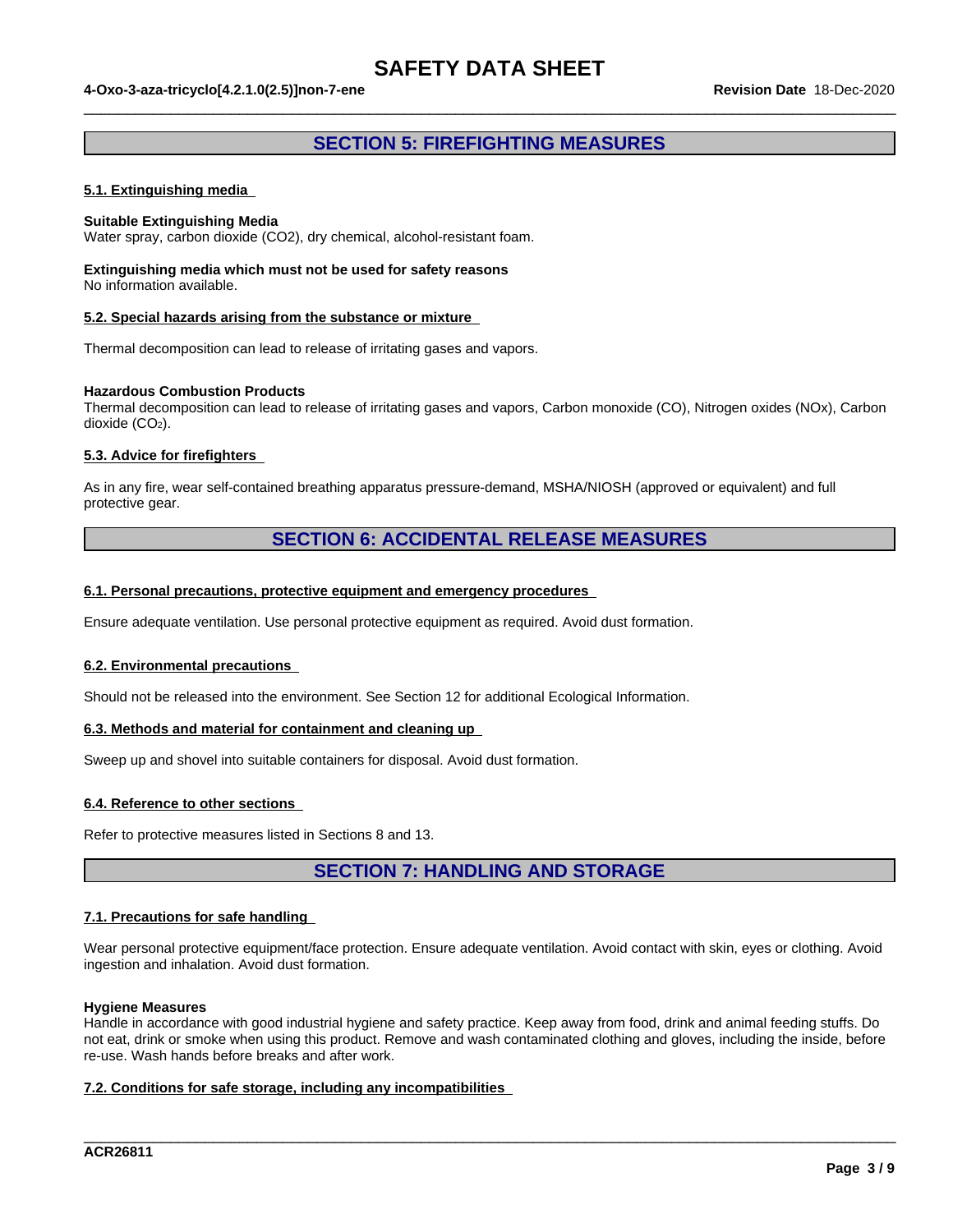$\_$  ,  $\_$  ,  $\_$  ,  $\_$  ,  $\_$  ,  $\_$  ,  $\_$  ,  $\_$  ,  $\_$  ,  $\_$  ,  $\_$  ,  $\_$  ,  $\_$  ,  $\_$  ,  $\_$  ,  $\_$  ,  $\_$  ,  $\_$  ,  $\_$  ,  $\_$  ,  $\_$  ,  $\_$  ,  $\_$  ,  $\_$  ,  $\_$  ,  $\_$  ,  $\_$  ,  $\_$  ,  $\_$  ,  $\_$  ,  $\_$  ,  $\_$  ,  $\_$  ,  $\_$  ,  $\_$  ,  $\_$  ,  $\_$  ,

#### **4-Oxo-3-aza-tricyclo[4.2.1.0(2.5)]non-7-ene Revision Date** 18-Dec-2020

Keep containers tightly closed in a dry, cool and well-ventilated place. To maintain product quality. Keep refrigerated.

**Technical Rules for Hazardous Substances (TRGS) 510 Storage Class (LGK) (Germany)** Class 11

#### **7.3. Specific end use(s)**

Use in laboratories

**SECTION 8: EXPOSURE CONTROLS/PERSONAL PROTECTION**

#### **8.1. Control parameters**

#### **Exposure limits**

This product, as supplied, does not contain any hazardous materials with occupational exposure limits established by the region specific regulatory bodies

#### **Biological limit values**

This product, as supplied, does not contain any hazardous materials with biological limits established by the region specific regulatory bodies

#### **Monitoring methods**

BS EN 14042:2003 Title Identifier: Workplace atmospheres. Guide for the application and use of procedures for the assessment of exposure to chemical and biological agents.

MDHS14/3 General methods for sampling and gravimetric analysis of respirable and inhalable dust

#### **Derived No Effect Level (DNEL)** No information available

| <b>Route of exposure</b> | Acute effects (local) | <b>Acute effects</b><br>(systemic) | <b>Chronic effects</b><br>(local) | <b>Chronic effects</b><br>(systemic) |
|--------------------------|-----------------------|------------------------------------|-----------------------------------|--------------------------------------|
| Oral                     |                       |                                    |                                   |                                      |
| Dermal                   |                       |                                    |                                   |                                      |
| <b>Inhalation</b>        |                       |                                    |                                   |                                      |

**Predicted No Effect Concentration** No information available. **(PNEC)**

#### **8.2. Exposure controls**

#### **Engineering Measures**

None under normal use conditions.

#### **Personal protective equipment Eye Protection** Wear safety glasses with side shields (or goggles) (European standard - EN 166)

**Hand Protection** Protective gloves

| <b>Glove material</b><br>Nitrile rubber<br>Neoprene<br>Natural rubber<br><b>PVC</b> | <b>Breakthrough time Glove thickness</b><br>See manufacturers<br>recommendations | <b>EU standard</b><br>EN 374 | <b>Glove comments</b><br>(minimum requirement)                           |
|-------------------------------------------------------------------------------------|----------------------------------------------------------------------------------|------------------------------|--------------------------------------------------------------------------|
| Skin and body protection                                                            |                                                                                  |                              | Wear appropriate protective gloves and clothing to prevent skin exposure |

\_\_\_\_\_\_\_\_\_\_\_\_\_\_\_\_\_\_\_\_\_\_\_\_\_\_\_\_\_\_\_\_\_\_\_\_\_\_\_\_\_\_\_\_\_\_\_\_\_\_\_\_\_\_\_\_\_\_\_\_\_\_\_\_\_\_\_\_\_\_\_\_\_\_\_\_\_\_\_\_\_\_\_\_\_\_\_\_\_\_\_\_\_\_

Inspect gloves before use.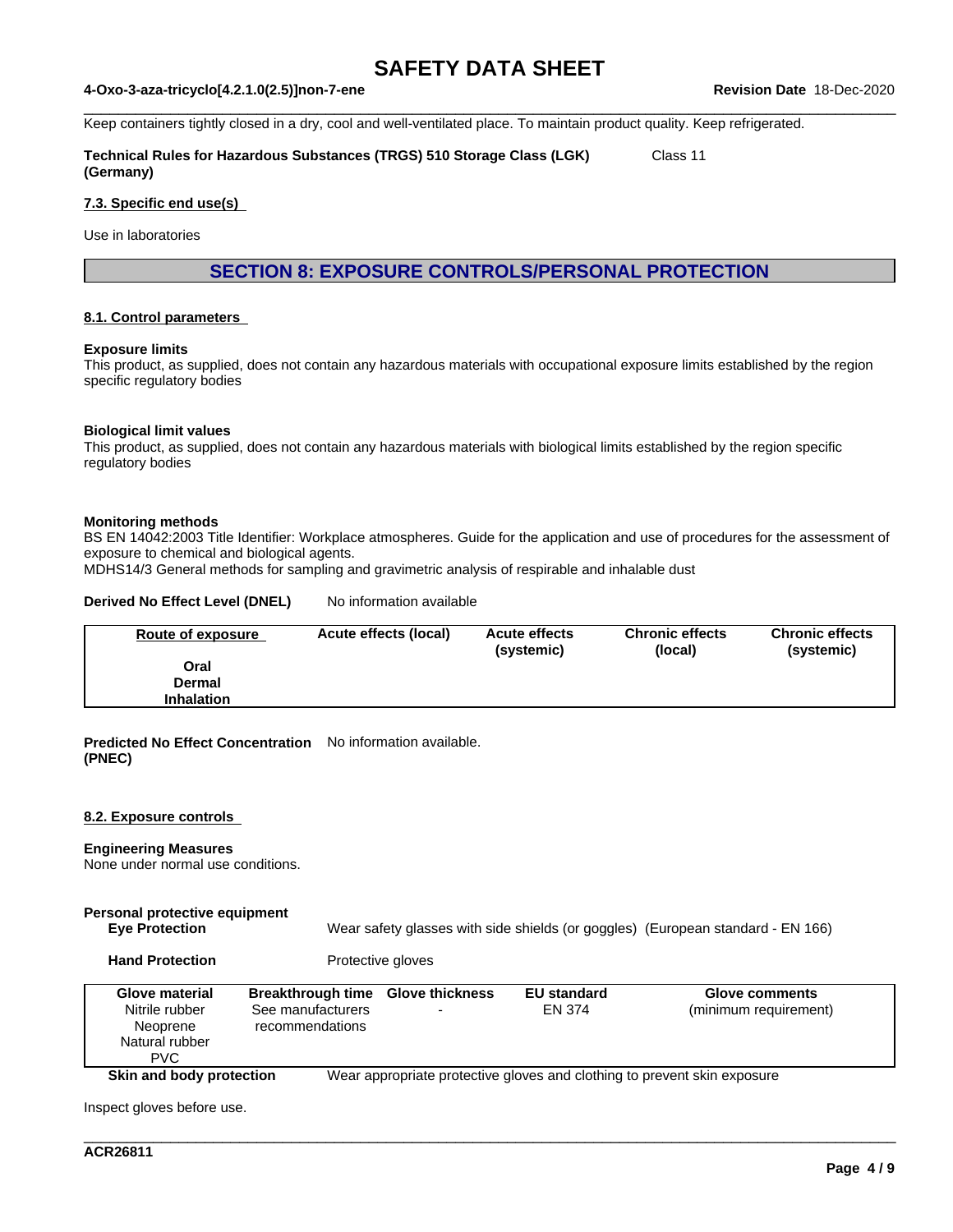$\_$  ,  $\_$  ,  $\_$  ,  $\_$  ,  $\_$  ,  $\_$  ,  $\_$  ,  $\_$  ,  $\_$  ,  $\_$  ,  $\_$  ,  $\_$  ,  $\_$  ,  $\_$  ,  $\_$  ,  $\_$  ,  $\_$  ,  $\_$  ,  $\_$  ,  $\_$  ,  $\_$  ,  $\_$  ,  $\_$  ,  $\_$  ,  $\_$  ,  $\_$  ,  $\_$  ,  $\_$  ,  $\_$  ,  $\_$  ,  $\_$  ,  $\_$  ,  $\_$  ,  $\_$  ,  $\_$  ,  $\_$  ,  $\_$  ,

### **4-Oxo-3-aza-tricyclo[4.2.1.0(2.5)]non-7-ene Revision Date** 18-Dec-2020

Please observe the instructions regarding permeability and breakthrough time which are provided by the supplier of the gloves. (Refer to manufacturer/supplier for information)

Ensure gloves are suitable for the task: Chemical compatability, Dexterity, Operational conditions, User susceptibility, e.g. sensitisation effects, also take into consideration the specific local conditions under which the product is used, such as the danger of cuts, abrasion.

Remove gloves with care avoiding skin contamination.

| <b>Respiratory Protection</b> | No protective equipment is needed under normal use conditions.                                                                                                                                              |
|-------------------------------|-------------------------------------------------------------------------------------------------------------------------------------------------------------------------------------------------------------|
| Large scale/emergency use     | Use a NIOSH/MSHA or European Standard EN 136 approved respirator if exposure limits<br>are exceeded or if irritation or other symptoms are experienced<br><b>Recommended Filter type: Particle filter 2</b> |
| Small scale/Laboratory use    | Maintain adequate ventilation                                                                                                                                                                               |
|                               |                                                                                                                                                                                                             |

**Environmental exposure controls** No information available.

## **SECTION 9: PHYSICAL AND CHEMICAL PROPERTIES**

#### **9.1. Information on basic physical and chemical properties**

| <b>Physical State</b>                          | Powder Solid                    |                                          |
|------------------------------------------------|---------------------------------|------------------------------------------|
| Appearance                                     | <b>Beige</b>                    |                                          |
| Odor                                           | No information available        |                                          |
| <b>Odor Threshold</b>                          | No data available               |                                          |
| <b>Melting Point/Range</b>                     | 117 - 122 °C / 242.6 - 251.6 °F |                                          |
| <b>Softening Point</b>                         | No data available               |                                          |
| <b>Boiling Point/Range</b>                     | No information available        |                                          |
| <b>Flammability (liquid)</b>                   | Not applicable                  | Solid                                    |
| <b>Flammability (solid,gas)</b>                | No information available        |                                          |
| <b>Explosion Limits</b>                        | No data available               |                                          |
| <b>Flash Point</b>                             | No information available        | <b>Method -</b> No information available |
| <b>Autoignition Temperature</b>                | Not applicable                  |                                          |
| <b>Decomposition Temperature</b>               | No data available               |                                          |
| рH                                             | Not applicable                  |                                          |
| <b>Viscosity</b>                               | Not applicable                  | Solid                                    |
| <b>Water Solubility</b>                        | No information available        |                                          |
| Solubility in other solvents                   | No information available        |                                          |
| <b>Partition Coefficient (n-octanol/water)</b> |                                 |                                          |
| <b>Vapor Pressure</b>                          | No data available               |                                          |
| Density / Specific Gravity                     | No data available               |                                          |
| <b>Bulk Density</b>                            | No data available               |                                          |
| <b>Vapor Density</b>                           | Not applicable                  | Solid                                    |
| <b>Particle characteristics</b>                | No data available               |                                          |
| 9.2. Other information                         |                                 |                                          |
| <b>Molecular Formula</b>                       | C8 H9 N O<br>$A \cap F$         |                                          |

| Molecular Weight        | 135.17                 |  |
|-------------------------|------------------------|--|
| <b>Evaporation Rate</b> | Not applicable - Solid |  |
|                         |                        |  |

# **SECTION 10: STABILITY AND REACTIVITY**

\_\_\_\_\_\_\_\_\_\_\_\_\_\_\_\_\_\_\_\_\_\_\_\_\_\_\_\_\_\_\_\_\_\_\_\_\_\_\_\_\_\_\_\_\_\_\_\_\_\_\_\_\_\_\_\_\_\_\_\_\_\_\_\_\_\_\_\_\_\_\_\_\_\_\_\_\_\_\_\_\_\_\_\_\_\_\_\_\_\_\_\_\_\_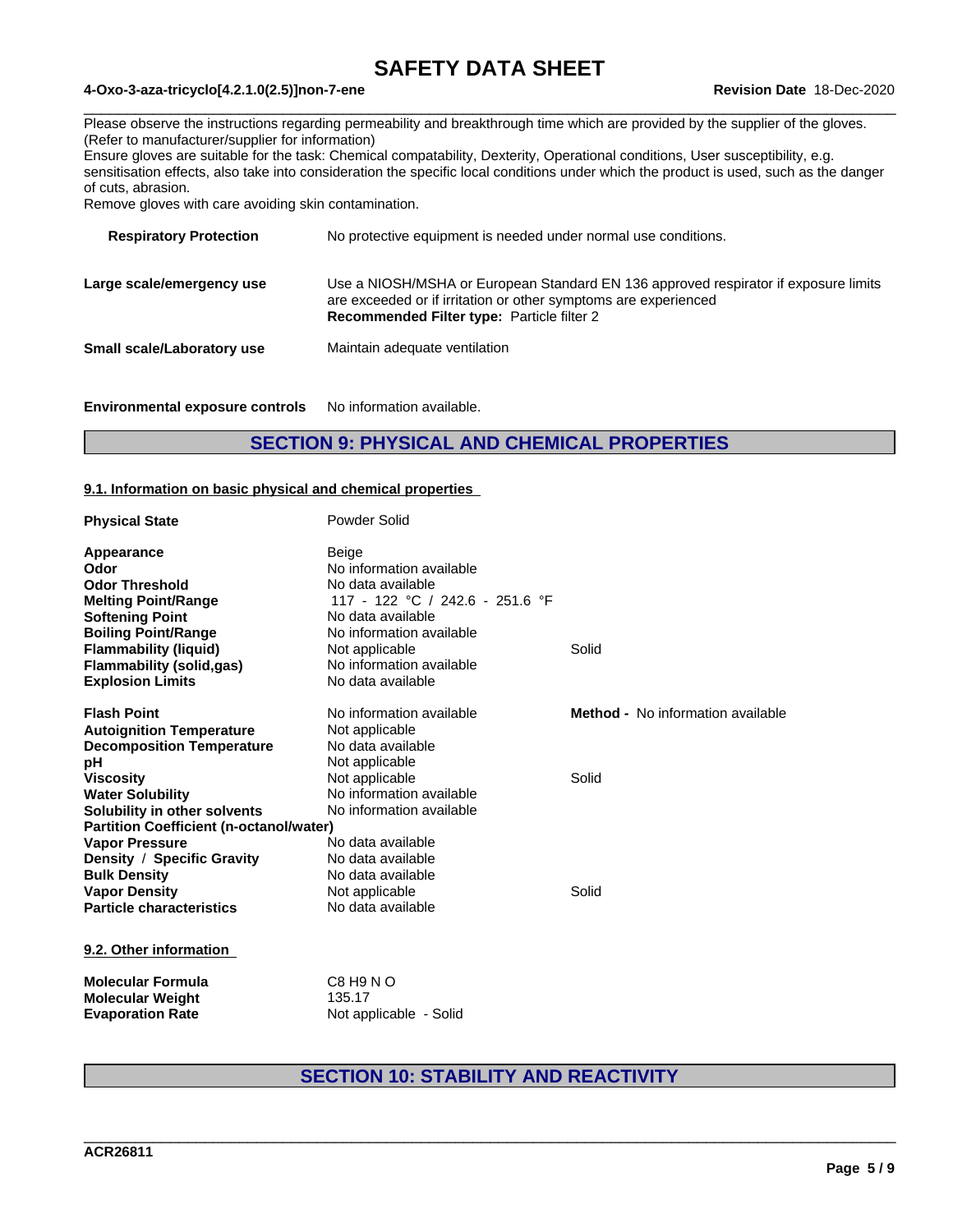| 10.1. Reactivity                                              | None known, based on information available                 |  |
|---------------------------------------------------------------|------------------------------------------------------------|--|
| 10.2. Chemical stability                                      | Stable under recommended storage conditions.               |  |
| 10.3. Possibility of hazardous reactions                      |                                                            |  |
| <b>Hazardous Polymerization</b><br><b>Hazardous Reactions</b> | No information available.<br>None under normal processing. |  |
| 10.4. Conditions to avoid                                     | Incompatible products. Excess heat. Avoid dust formation.  |  |
| 10.5. Incompatible materials                                  | Oxidizing agent.                                           |  |
| 10.6. Hazardous decomposition products                        |                                                            |  |

Thermal decomposition can lead to release of irritating gases and vapors. Carbon monoxide (CO). Nitrogen oxides (NOx). Carbon dioxide (CO2).

\_\_\_\_\_\_\_\_\_\_\_\_\_\_\_\_\_\_\_\_\_\_\_\_\_\_\_\_\_\_\_\_\_\_\_\_\_\_\_\_\_\_\_\_\_\_\_\_\_\_\_\_\_\_\_\_\_\_\_\_\_\_\_\_\_\_\_\_\_\_\_\_\_\_\_\_\_\_\_\_\_\_\_\_\_\_\_\_\_\_\_\_\_\_

# **SECTION 11: TOXICOLOGICAL INFORMATION**

### **11.1. Information on hazard classes as defined in Regulation (EC) No 1272/2008**

| <b>Product Information</b>                                                  | No acute toxicity information is available for this product |
|-----------------------------------------------------------------------------|-------------------------------------------------------------|
| (a) acute toxicity;<br>Oral<br><b>Dermal</b><br><b>Inhalation</b>           | No data available<br>No data available<br>No data available |
| (b) skin corrosion/irritation;                                              | No data available                                           |
| (c) serious eye damage/irritation;                                          | No data available                                           |
| (d) respiratory or skin sensitization;<br><b>Respiratory</b><br><b>Skin</b> | No data available<br>No data available                      |
| (e) germ cell mutagenicity;                                                 | No data available                                           |
| (f) carcinogenicity;                                                        | No data available                                           |
|                                                                             | There are no known carcinogenic chemicals in this product   |
| (g) reproductive toxicity;                                                  | No data available                                           |
| (h) STOT-single exposure;                                                   | No data available                                           |
| (i) STOT-repeated exposure;                                                 | No data available                                           |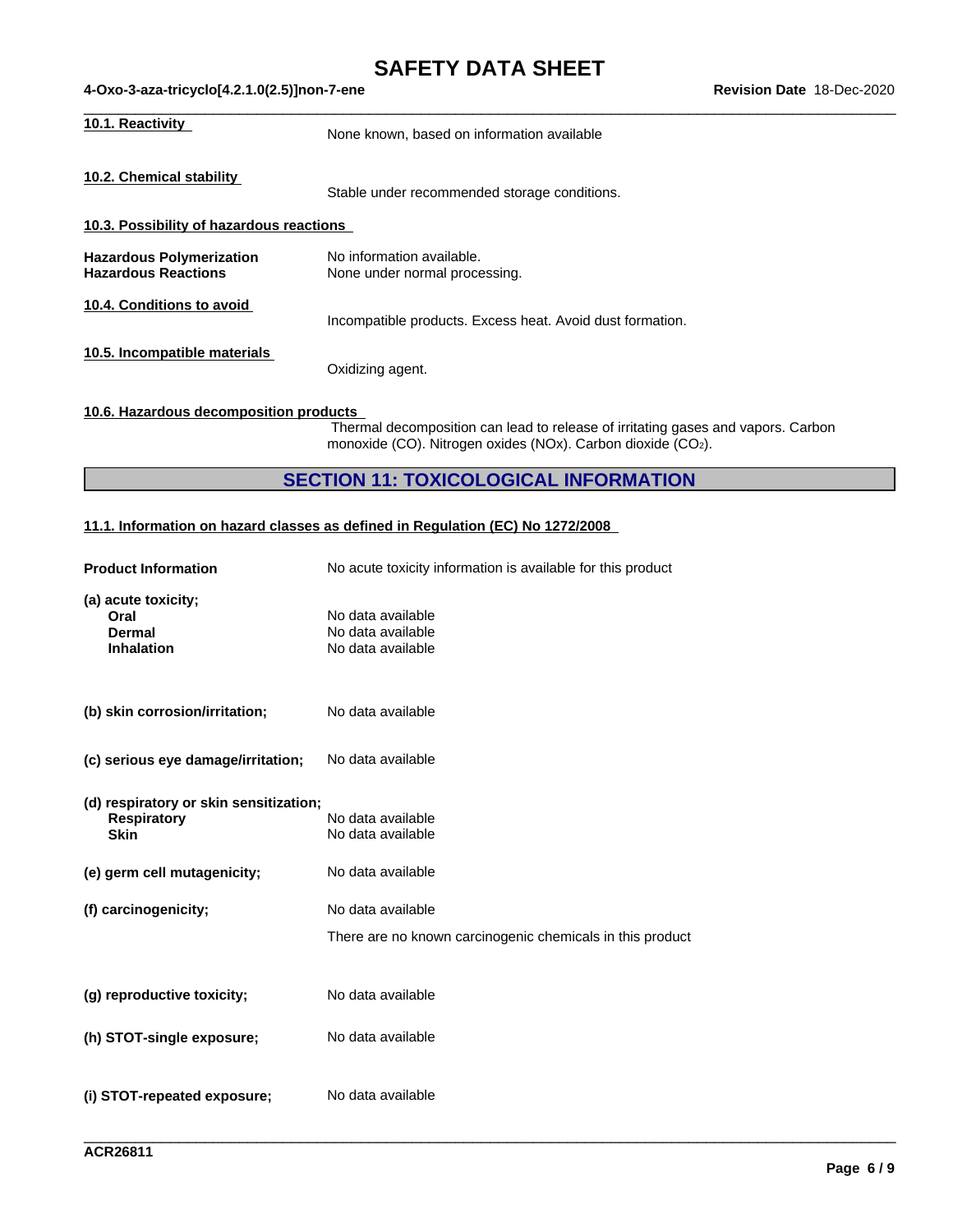$\_$  ,  $\_$  ,  $\_$  ,  $\_$  ,  $\_$  ,  $\_$  ,  $\_$  ,  $\_$  ,  $\_$  ,  $\_$  ,  $\_$  ,  $\_$  ,  $\_$  ,  $\_$  ,  $\_$  ,  $\_$  ,  $\_$  ,  $\_$  ,  $\_$  ,  $\_$  ,  $\_$  ,  $\_$  ,  $\_$  ,  $\_$  ,  $\_$  ,  $\_$  ,  $\_$  ,  $\_$  ,  $\_$  ,  $\_$  ,  $\_$  ,  $\_$  ,  $\_$  ,  $\_$  ,  $\_$  ,  $\_$  ,  $\_$  , **Target Organs** No information available.

**(j)** aspiration hazard; Not applicable **Solid** 

**Symptoms / effects,both acute and** No information available. **delayed**

### **11.2. Information on other hazards**

**Endocrine Disrupting Properties** Assess endocrine disrupting properties for human health. This product does not contain any known or suspected endocrine disruptors.

# **SECTION 12: ECOLOGICAL INFORMATION**

**12.1. Toxicity Ecotoxicity effects** Contains no substances known to be hazardous to the environment or that are not degradable in waste water treatment plants.

### **12.2. Persistence and degradability** No information available

**12.3. Bioaccumulative potential** No information available **12.4. Mobility in soil** No information available **12.5. Results of PBT and vPvB assessment** No data available for assessment. **12.6. Endocrine disrupting properties Endocrine Disruptor Information** This product does not contain any known or suspected endocrine disruptors **12.7. Other adverse effects Persistent Organic Pollutant** This product does not contain any known or suspected substance<br> **Ozone Depletion Potential** This product does not contain any known or suspected substance This product does not contain any known or suspected substance

# **SECTION 13: DISPOSAL CONSIDERATIONS**

#### **13.1. Waste treatment methods**

| Waste from Residues/Unused<br><b>Products</b> | Chemical waste generators must determine whether a discarded chemical is classified as a<br>hazardous waste. Consult local, regional, and national hazardous waste regulations to<br>ensure complete and accurate classification. |
|-----------------------------------------------|-----------------------------------------------------------------------------------------------------------------------------------------------------------------------------------------------------------------------------------|
| <b>Contaminated Packaging</b>                 | Empty remaining contents. Dispose of in accordance with local regulations. Do not re-use<br>empty containers.                                                                                                                     |
| European Waste Catalogue (EWC)                | According to the European Waste Catalog, Waste Codes are not product specific, but<br>application specific.                                                                                                                       |
| <b>Other Information</b>                      | Waste codes should be assigned by the user based on the application for which the product                                                                                                                                         |

\_\_\_\_\_\_\_\_\_\_\_\_\_\_\_\_\_\_\_\_\_\_\_\_\_\_\_\_\_\_\_\_\_\_\_\_\_\_\_\_\_\_\_\_\_\_\_\_\_\_\_\_\_\_\_\_\_\_\_\_\_\_\_\_\_\_\_\_\_\_\_\_\_\_\_\_\_\_\_\_\_\_\_\_\_\_\_\_\_\_\_\_\_\_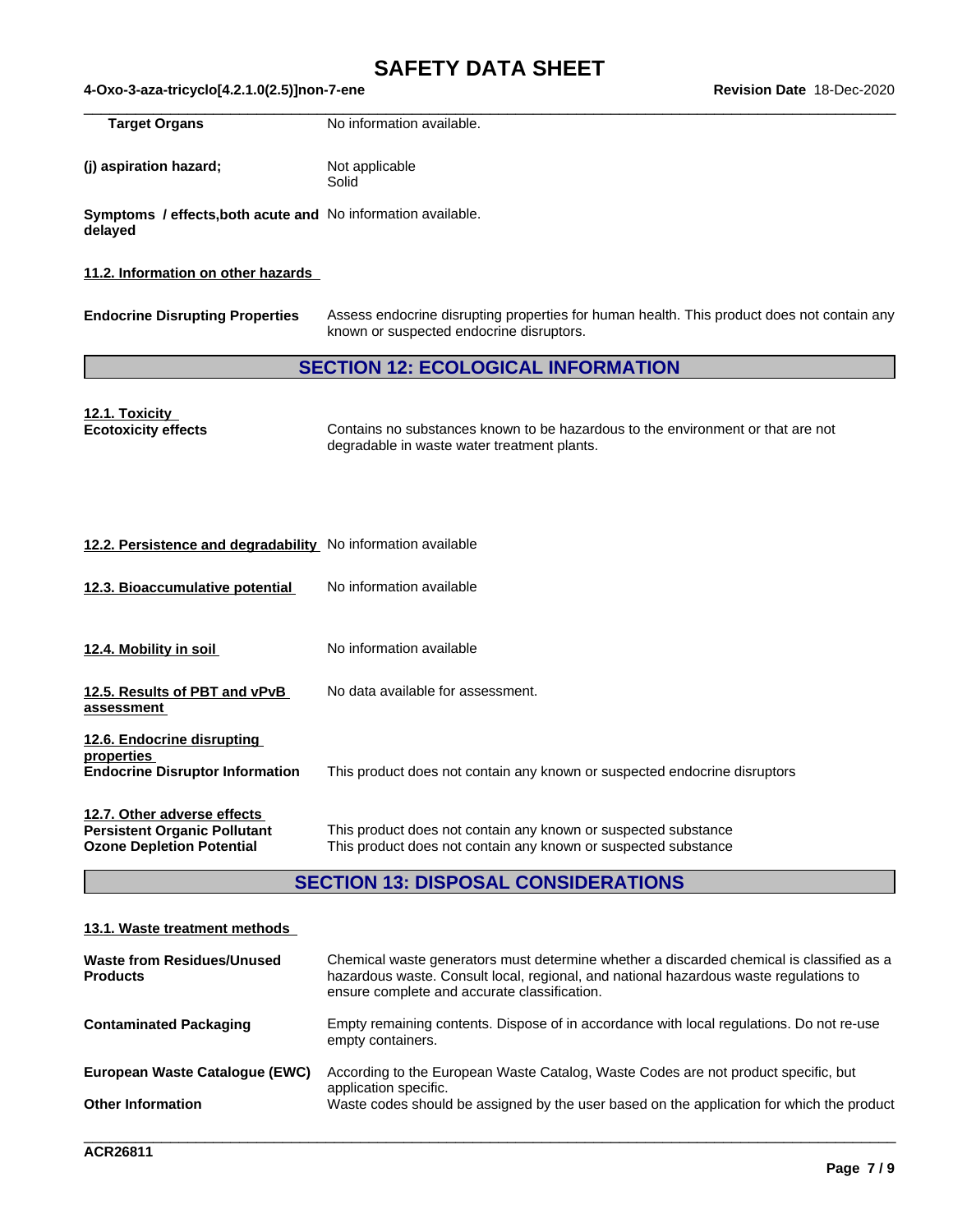$\_$  ,  $\_$  ,  $\_$  ,  $\_$  ,  $\_$  ,  $\_$  ,  $\_$  ,  $\_$  ,  $\_$  ,  $\_$  ,  $\_$  ,  $\_$  ,  $\_$  ,  $\_$  ,  $\_$  ,  $\_$  ,  $\_$  ,  $\_$  ,  $\_$  ,  $\_$  ,  $\_$  ,  $\_$  ,  $\_$  ,  $\_$  ,  $\_$  ,  $\_$  ,  $\_$  ,  $\_$  ,  $\_$  ,  $\_$  ,  $\_$  ,  $\_$  ,  $\_$  ,  $\_$  ,  $\_$  ,  $\_$  ,  $\_$  ,

was used.

|                                                                                                             | <b>SECTION 14: TRANSPORT INFORMATION</b> |
|-------------------------------------------------------------------------------------------------------------|------------------------------------------|
| <b>IMDG/IMO</b>                                                                                             | Not regulated                            |
| 14.1. UN number<br>14.2. UN proper shipping name<br>14.3. Transport hazard class(es)<br>14.4. Packing group |                                          |
| <b>ADR</b>                                                                                                  | Not regulated                            |
| 14.1. UN number<br>14.2. UN proper shipping name<br>14.3. Transport hazard class(es)<br>14.4. Packing group |                                          |
| <b>IATA</b>                                                                                                 | Not regulated                            |
| 14.1. UN number<br>14.2. UN proper shipping name<br>14.3. Transport hazard class(es)<br>14.4. Packing group |                                          |
| 14.5. Environmental hazards                                                                                 | No hazards identified                    |
| 14.6. Special precautions for user                                                                          | No special precautions required          |
| 14.7. Maritime transport in bulk<br>according to IMO instruments                                            | Not applicable, packaged goods           |
|                                                                                                             |                                          |

# **SECTION 15: REGULATORY INFORMATION**

### **15.1. Safety, health and environmental regulations/legislation specific for the substance or mixture**

#### **International Inventories**

X = listed, Europe (EINECS/ELINCS/NLP), U.S.A. (TSCA), Canada (DSL/NDSL), Philippines (PICCS), China (IECSC), Japan (ENCS), Australia (AICS), Korea (ECL).

Regulation (EC) No 649/2012 of the European Parliament and of the Council of 4 July 2012 concerning the export and **import of dangerous chemicals**

Not applicable

**National Regulations**

**WGK Classification** Water endangering class = 3 (self classification)

\_\_\_\_\_\_\_\_\_\_\_\_\_\_\_\_\_\_\_\_\_\_\_\_\_\_\_\_\_\_\_\_\_\_\_\_\_\_\_\_\_\_\_\_\_\_\_\_\_\_\_\_\_\_\_\_\_\_\_\_\_\_\_\_\_\_\_\_\_\_\_\_\_\_\_\_\_\_\_\_\_\_\_\_\_\_\_\_\_\_\_\_\_\_

**UK** - Take note of Control of Substances Hazardous to Health Regulations (COSHH) 2002 and 2005 Amendment

### **15.2. Chemical safety assessment**